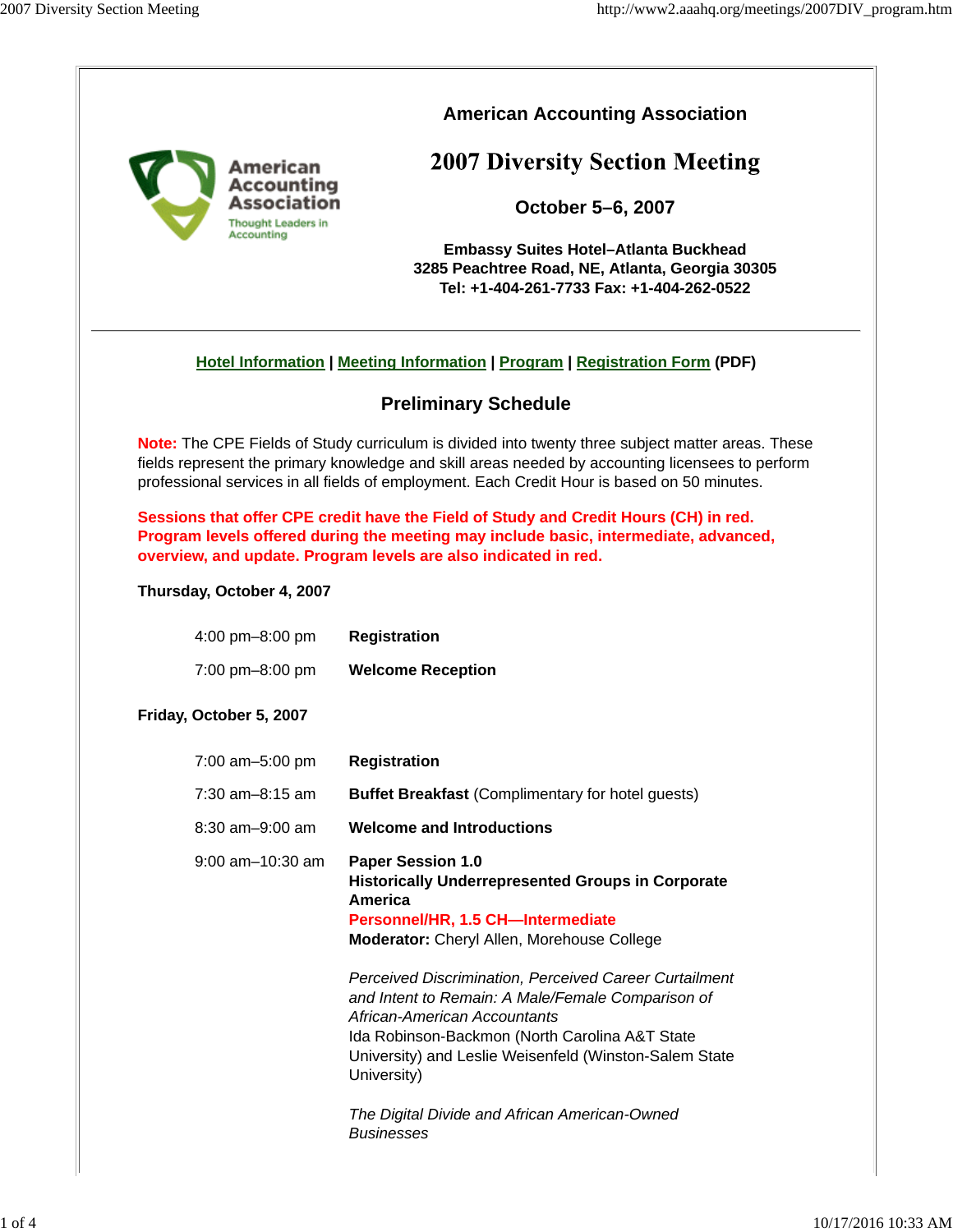|                         | Minnette A. Bumpus (Howard University), Cynthia M.<br>Jackson (Northeastern University), and Justin Hall (Howard<br>University)                                                                                                                                             |
|-------------------------|-----------------------------------------------------------------------------------------------------------------------------------------------------------------------------------------------------------------------------------------------------------------------------|
|                         | Toward an Inclusive 21st Century Corporate and Career<br><b>Success Intervention Model</b><br>Belinda Johnson White (Morehouse College)                                                                                                                                     |
| 10:30 am-10:45 am Break |                                                                                                                                                                                                                                                                             |
| 10:45 am-12:15 am       | <b>Concurrent Session 1.1</b><br><b>Managerial and Governmental Accounting</b><br>Finance, 1.5 CH-Intermediate<br><b>Moderator:</b> Maurice Lockridge, Marshall University                                                                                                  |
|                         | Management & Task Control in South Carolina's<br>Lowcountry of the 1840s<br>Louis J. Stewart (Howard University)                                                                                                                                                            |
|                         | The Effects of Cultural Factors on the Budgetary<br>Participation/Performance Relationship<br>William W. Stammerjohan (Louisiana Tech University),<br>Maria A. Leach-López (Auburn University Montgomery),<br>and Claire Allison Stammerjohan (Jackson State<br>University) |
|                         | An Examination of The Financial Condition Of Black<br>Enterprise's 2004 List of The Ten Top Cities For African<br>Americans<br>Delano Howard Berry (Fayetteville State University)                                                                                          |
|                         | <b>Taxes and Returns</b><br>Cheryl L. Allen (Morehouse College)                                                                                                                                                                                                             |
|                         | <b>Concurrent Session 1.2</b><br><b>Issues in Higher Education</b><br><b>Administrative Practice, 1.5 CH-Intermediate</b><br>Moderator: Shirley A. Hunter, Tufts University                                                                                                 |
|                         | Expanding the Envelope: Fundamental Public Policy and<br>Education<br>Gwendolyn McFadden-Wade (North Carolina A&T State<br>University) and Jean T. Wells (Howard University)                                                                                                |
|                         | Impact of Prerequisite Lag on Performance in Introductory<br><b>Finance and Accounting Courses</b><br>Kasim Ali (Morehouse College), Wanda Owens (Clark-<br>Atlanta University), and Emmanuel O. Onifade (North<br>Carolina A&T State University)                           |
|                         | Predicting Academic Placement and Success: Who is<br>Hiring and Who is Tenuring?<br>Amelia A. Baldwin (University of Alabama Huntsville) and<br>Brad S. Trinkle (College of Charleston)                                                                                     |
|                         |                                                                                                                                                                                                                                                                             |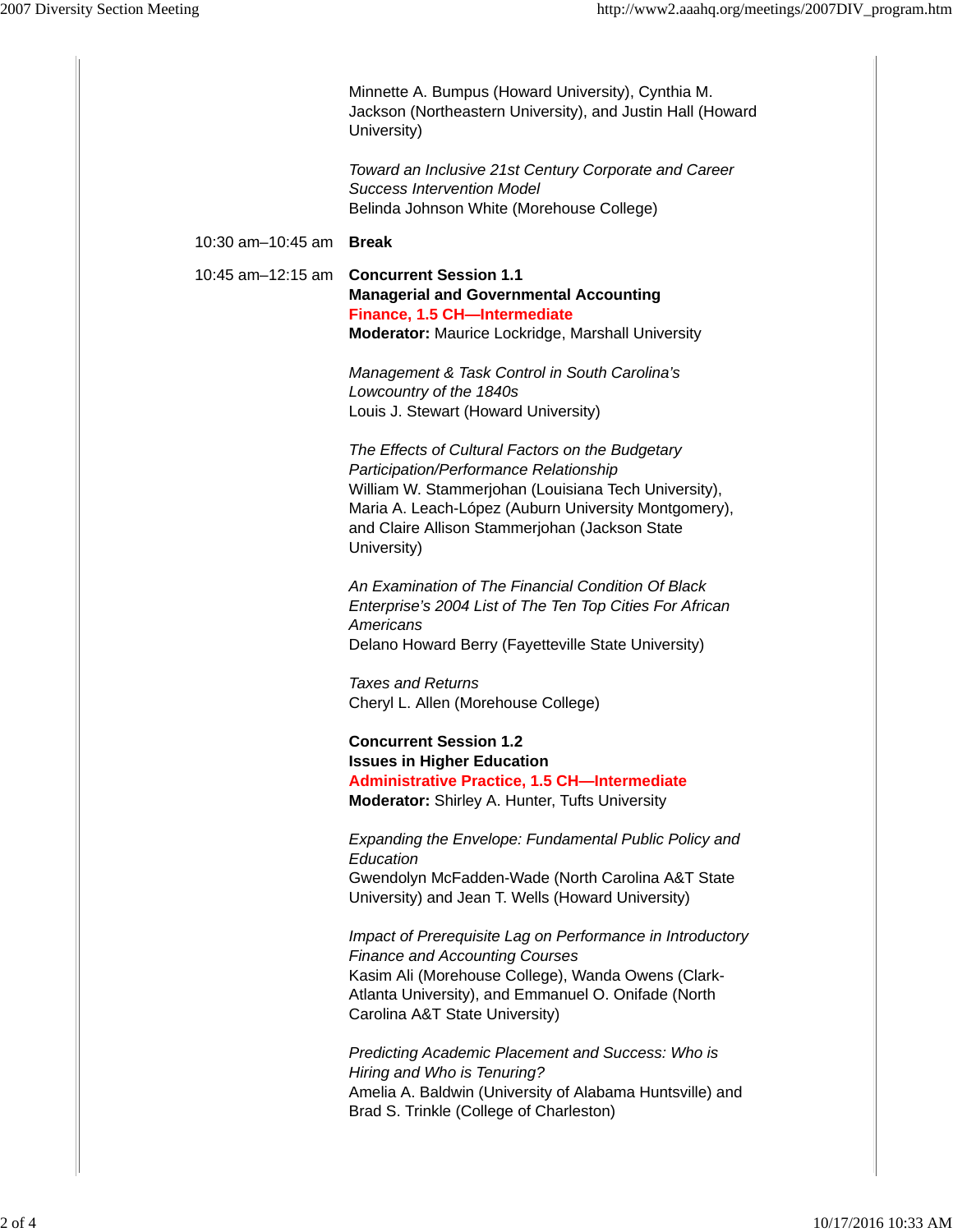|                  | Accounting Student Characteristics: A Survey of<br>Accounting Majors at Historically Black Colleges and<br>Universities (HBCUs)<br>Yvonne Ellis (Morehouse College)                                                                        |
|------------------|--------------------------------------------------------------------------------------------------------------------------------------------------------------------------------------------------------------------------------------------|
| 12:30 pm-2:00 pm | Luncheon<br>Speaker: Dr. Susan F. Haka, Michigan State University,<br>President-Elect, American Accounting Association<br><b>Personal Development, 1.5 CH-Overview</b>                                                                     |
| 2:00 pm-3:30 pm  | <b>Concurrent Sessions 2.1</b><br><b>International Issues</b><br><b>Accounting, 1.5 CH-Advanced</b><br>Moderator: Amelia A. Baldwin, University of Alabama<br>Huntsville                                                                   |
|                  | Internet Diffusion and Growth in Emerging Markets<br>Shirley A. Hunter (Tufts University)                                                                                                                                                  |
|                  | Foreign Policy vs. Tax Policy: The Impact on Charitable<br>Organizations<br>Jean T. Wells (Howard University) and Gwendolyn<br>McFadden-Wade (North Carolina A&T State University)                                                         |
|                  | Incorporating Religion into Gray's (1988) Framework<br>SherRhonda Gibbs (Jackson State University) and Cathy<br>Scott (Jackson State University)                                                                                           |
|                  | <b>Concurrent Session 2.2</b><br><b>Financial Reporting</b><br><b>Accounting, 1.5 CH-Advanced</b><br>Moderator: Delano H. Berry, Fayetteville State University                                                                             |
|                  | Is Standard & Poor's Core Earnings Useful? Evidence from<br><b>Bankruptcy Prediction</b><br>Mark C. Dawkins (University of Georgia)                                                                                                        |
|                  | <b>Stock Market Returns and Fixed Asset Liquidation Values</b><br>in the Transportation Industry<br>T. Maurice Lockridge (Marshall University)                                                                                             |
|                  | Fair Value Accounting: From Theory to Practice<br>Ronald Campbell (North Carolina A&T State University),<br>Diana R. Robinson (North Carolina A&T State University),<br>and Lisa A. Owens-Jackson (Clemson University)                     |
| 3:30 pm-3:45 pm  | <b>Break</b>                                                                                                                                                                                                                               |
| 3:45 pm-5:00 pm  | <b>Panel Session 1.0</b><br>Moving on Up: Opportunities in Higher Education<br><b>Administration for Accounting Academics</b><br><b>Personal Development, 1.5 CH-Intermediate</b><br>Moderator: Kathryn K. Epps, Kennesaw State University |
|                  | Panelists: Mark C. Dawkins (University of Georgia)<br>Emmanuel O. Onifade (North Carolina A&T State                                                                                                                                        |